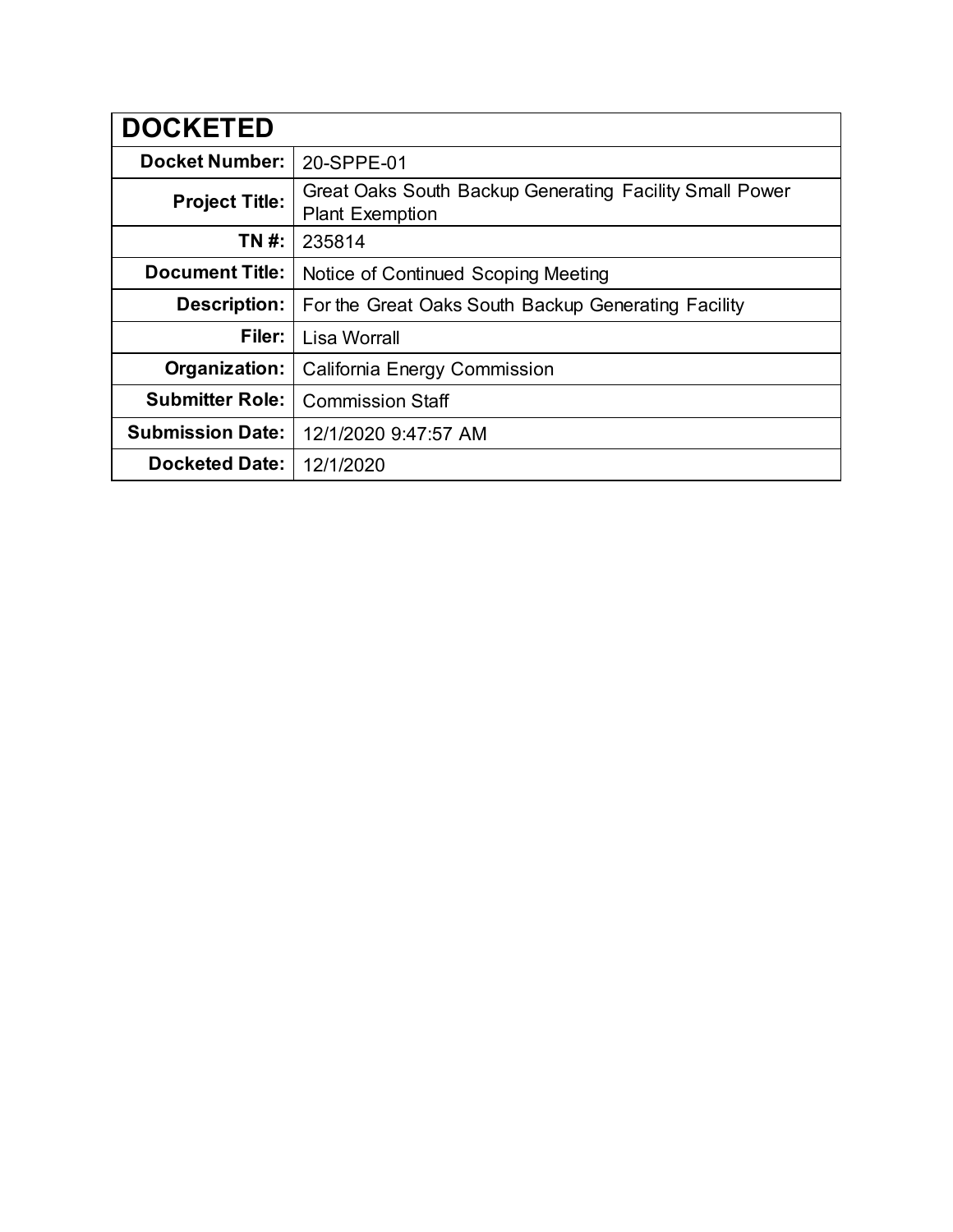



# **Notice of Continued Public Scoping Meeting Great Oaks South Backup Generating Facility Small Power Plant Exemption (20-SPPE-01)**

California Energy Commission (CEC) staff will hold a public meeting remotely via Zoom on December 11, 2020, from 11:00 a.m. to 3:00 p.m. to discuss and receive comments on the scope and content of the environmental impact report (EIR) that CEC staff is preparing for the Great Oaks South Backup Generating Facility and Great Oaks South Data Center (the project). The meeting will focus on the technical areas that were not discussed during the project's November 17, 2020 public scoping meeting due to time constraints. A detailed agenda will be posted prior to the meeting on the project's docket at: [https://efiling.energy.ca.gov/Lists/DocketLog.aspx?docketnumber=20-SPPE-01.](https://efiling.energy.ca.gov/Lists/DocketLog.aspx?docketnumber=20-SPPE-01) All interested parties, agencies, members of the public are welcome to participate.

The meeting will be held remotely, consistent with Executive Orders N-25-20 and N-29-20 and the recommendations from the California Department of Public Health to encourage physical distancing to slow the spread of COVID-19. The public is able to participate in and observe the meeting consistent with the direction in these Executive Orders. Instructions for remote participation via Zoom are below.

## Purpose of Meeting

During the public scoping meeting for the project on November 17, 2020, some of the technical areas that were part of the agenda were not able to be discussed due to time constraints; thus, the December 11, 2020 continued public scoping meeting is being held to discuss Air Quality (specifically, nitrogen oxides emissions), Greenhouse Gas Emissions, and Alternatives. While the deadline to submit comments on the scope and content of the EIR has passed, as of November 24, 2020, staff is still accepting comments on the remainder of the agenda during this meeting and via e-comment through the project webpage until December 18, 2020.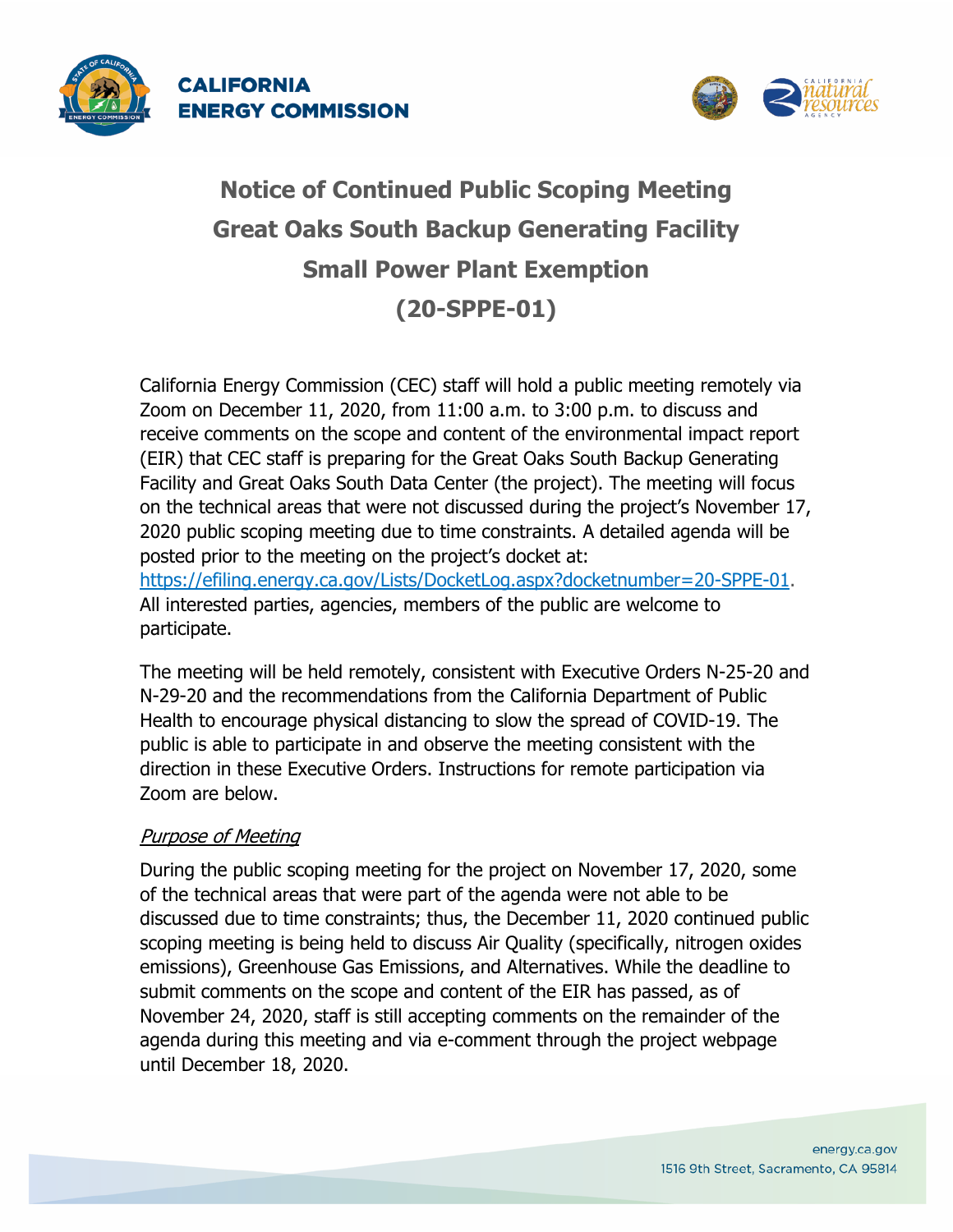Notice of Continued Public Scoping Meeting Great Oaks Backup Generating Facility Page 2

### Remote participation

Participants may join by clicking on the links below. The meeting may also be accessed at:<https://zoom.us/join> by entering the unique Meeting ID and password for each session listed below. To participate by telephone, see instructions below.

Panel Session: Great Oaks South Public Meeting [https://energy.zoom.us/j/97756743271?pwd=UDFuZlp6Zjl2VTdzeXlWRWNwcmR](https://energy.zoom.us/j/97756743271?pwd=UDFuZlp6Zjl2VTdzeXlWRWNwcmRqdz09) [qdz09.](https://energy.zoom.us/j/97756743271?pwd=UDFuZlp6Zjl2VTdzeXlWRWNwcmRqdz09)

Meeting ID: 977 5674 3271.

Password: 636115.

To Participate by Telephone Only: Dial 1-877-853-5257 (toll free) or 1-669-219- 2599. When prompted, enter the unique Meeting ID for the session. To comment, dial \*9 to "raise your hand" and \*6 to mute/unmute your phone line.

Zoom: If you experience difficulties, you may contact Zoom at 1-888-799-9666 ext. 2, or the Public Advisor's Office via email or phone.

#### Public Participation

The CEC welcomes public participation in the small power plant exemption (SPPE) review process. A copy of the Great Oaks South Generating Facility SPPE application, the Notice of Preparation for the EIR, as well as other project information, can be found on the CEC website at:

[https://ww2.energy.ca.gov/sitingcases/greatoakssouth/.](https://ww2.energy.ca.gov/sitingcases/greatoakssouth/) To stay informed about this project and receive notice of upcoming meetings and workshops, please subscribe to the project list serve, which can be accessed on the same project webpage. The list serve sends out e-mail notifications when documents and notices are posted to the project webpage. Comments may also be submitted via the project webpage.

For questions about the project, please contact, Lisa Worrall, Senior Environmental Planner, at (916) 661-8367 or by email at: [lisa.worrall@energy.ca.gov.](mailto:lisa.worrall@energy.ca.gov)

The CEC's Public Advisor's Office is available to provide information on, and assistance with, public participation in CEC proceedings. The Public Advisor's